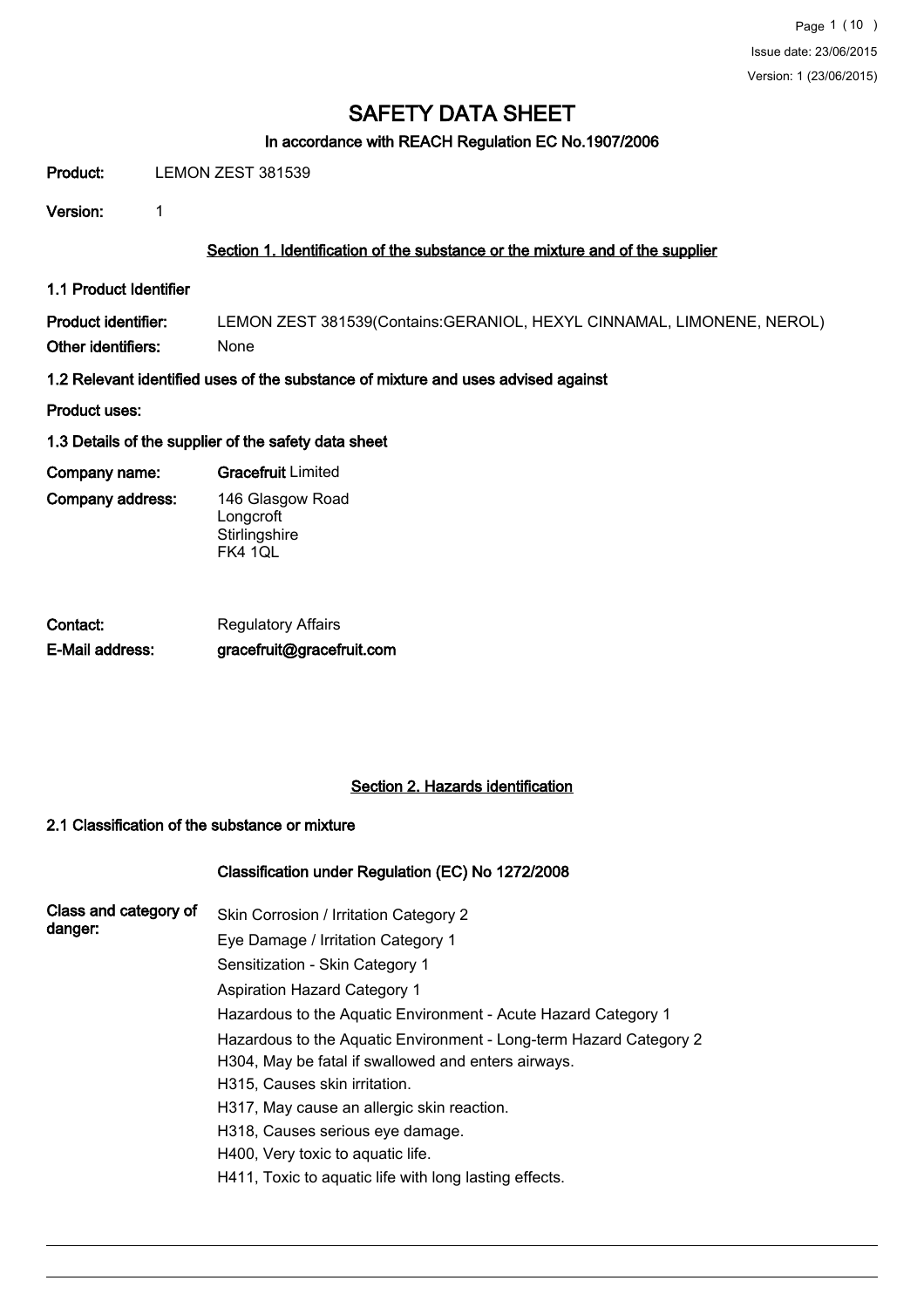## In accordance with REACH Regulation EC No.1907/2006

| Product:                     |   | LEMON ZEST 381539                                                                                                                                                                                                                                                                                                                                                                                                                                                                                                                                                                                                                                                                                                                                                                                                                                                                                                                                                                                                        |  |  |  |
|------------------------------|---|--------------------------------------------------------------------------------------------------------------------------------------------------------------------------------------------------------------------------------------------------------------------------------------------------------------------------------------------------------------------------------------------------------------------------------------------------------------------------------------------------------------------------------------------------------------------------------------------------------------------------------------------------------------------------------------------------------------------------------------------------------------------------------------------------------------------------------------------------------------------------------------------------------------------------------------------------------------------------------------------------------------------------|--|--|--|
| Version:                     | 1 |                                                                                                                                                                                                                                                                                                                                                                                                                                                                                                                                                                                                                                                                                                                                                                                                                                                                                                                                                                                                                          |  |  |  |
|                              |   | Classification under Directive 1999/45/EC                                                                                                                                                                                                                                                                                                                                                                                                                                                                                                                                                                                                                                                                                                                                                                                                                                                                                                                                                                                |  |  |  |
| Hazard symbols:              |   | Xn, Harmful.<br>N, Dangerous for the environment.                                                                                                                                                                                                                                                                                                                                                                                                                                                                                                                                                                                                                                                                                                                                                                                                                                                                                                                                                                        |  |  |  |
| <b>Risk phrases:</b>         |   | R43, May cause sensitisation by skin contact.<br>R65, Harmful: May cause lung damage if swallowed<br>R36/38, Irritating to eyes and skin.<br>R50/53, Very toxic to aquatic organisms, may cause long-term adverse effects in the aquatic<br>environment.                                                                                                                                                                                                                                                                                                                                                                                                                                                                                                                                                                                                                                                                                                                                                                 |  |  |  |
| 2.2 Label elements           |   |                                                                                                                                                                                                                                                                                                                                                                                                                                                                                                                                                                                                                                                                                                                                                                                                                                                                                                                                                                                                                          |  |  |  |
| Signal word:                 |   | Danger                                                                                                                                                                                                                                                                                                                                                                                                                                                                                                                                                                                                                                                                                                                                                                                                                                                                                                                                                                                                                   |  |  |  |
| <b>Hazard statements:</b>    |   | H304, May be fatal if swallowed and enters airways.<br>H315, Causes skin irritation.<br>H317, May cause an allergic skin reaction.<br>H318, Causes serious eye damage.<br>H400, Very toxic to aquatic life.<br>H411, Toxic to aquatic life with long lasting effects.                                                                                                                                                                                                                                                                                                                                                                                                                                                                                                                                                                                                                                                                                                                                                    |  |  |  |
| Supplemental<br>Information: |   | EUH208, Contains CITRAL, CITRONELLOL, PINENES. May produce an allergic reaction.                                                                                                                                                                                                                                                                                                                                                                                                                                                                                                                                                                                                                                                                                                                                                                                                                                                                                                                                         |  |  |  |
| Precautionary<br>statements: |   | P261, Avoid breathing vapour or dust.<br>P264, Wash hands and other contacted skin thoroughly after handling.<br>P272, Contaminated work clothing should not be allowed out of the workplace.<br>P273, Avoid release to the environment.<br>P280, Wear protective gloves/eye protection/face protection.<br>P301/310, IF SWALLOWED: Immediately call a POISON CENTER or doctor/physician.<br>P302/352, IF ON SKIN: Wash with plenty of soap and water.<br>P305/351/338, IF IN EYES: Rinse cautiously with water for several minutes. Remove contact<br>lenses, if present and easy to do. Continue rinsing.<br>P310, Immediately call a POISON CENTER or doctor/physician.<br>P331, Do not induce vomiting.<br>P333/313, If skin irritation or rash occurs: Get medical advice/attention.<br>P362, Take off contaminated clothing and wash before reuse.<br>P391, Collect spillage.<br>P405, Store locked up.<br>P501, Dispose of contents/container to approved disposal site, in accordance with local<br>regulations. |  |  |  |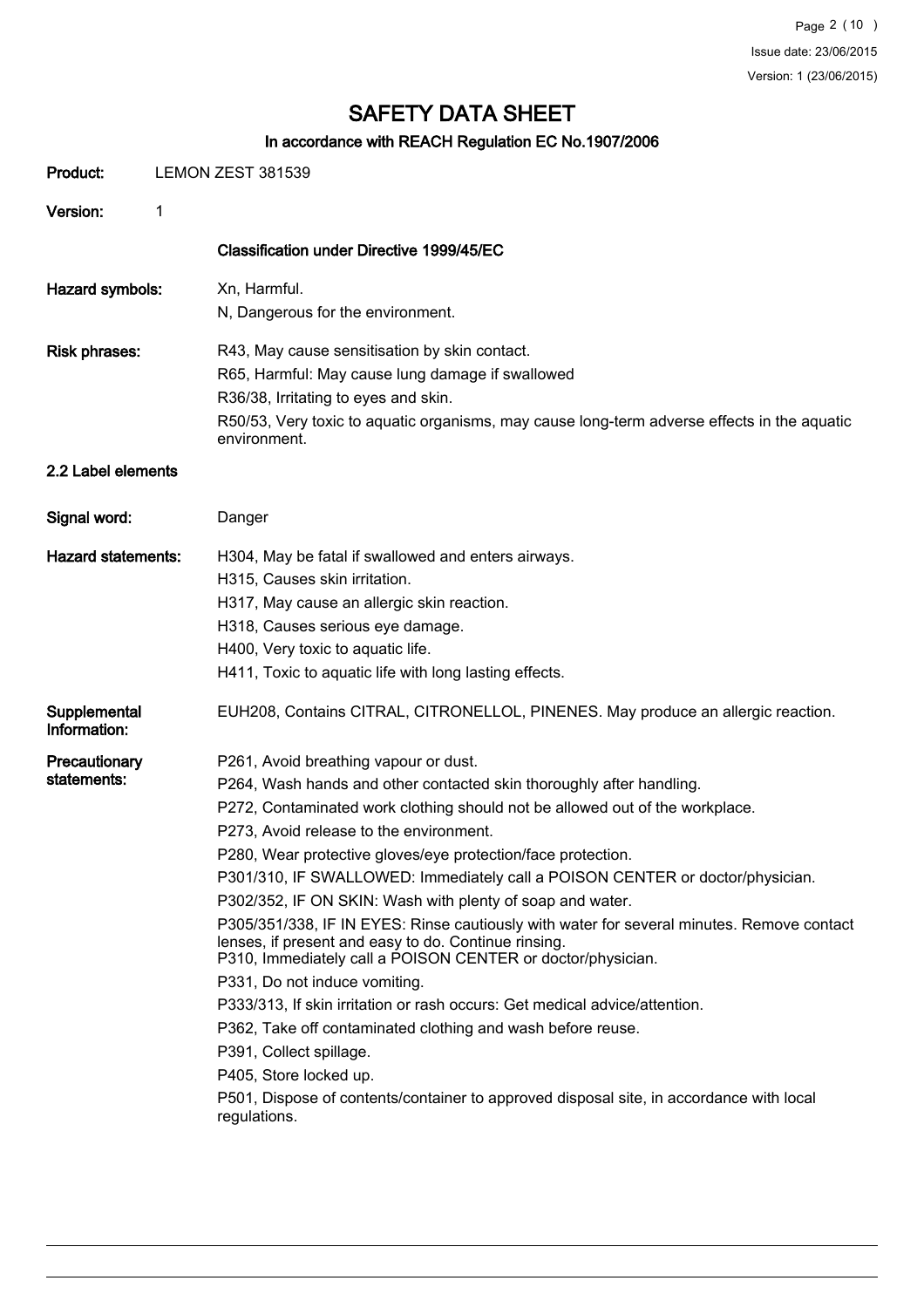## In accordance with REACH Regulation EC No.1907/2006



## Section 3. Composition / information on ingredients

#### 3.2 Mixtures

#### Contains:

| <b>Name</b>                          | <b>CAS</b>                            | EC                      | <b>REACH Registration</b><br>No. | %           | <b>Classification for (DSD)</b><br>67/548/EEC | <b>Classification for (CLP)</b><br>1272/2008                                                                     |
|--------------------------------------|---------------------------------------|-------------------------|----------------------------------|-------------|-----------------------------------------------|------------------------------------------------------------------------------------------------------------------|
| <b>LIMONENE</b>                      | 5989-27-5                             | 227-813-5               |                                  | 20-<25%     | Xn-N ; R10-R38-R43-R65-<br>R50/53             | FL 3-SCI 2-SS 1B-AH 1-EH<br>A1-EH C1;H226-H304-<br>H315-H317-H410.-                                              |
| <b>HEXYL CINNAMAL</b>                | 101-86-0                              | 202-983-3               |                                  | $10 - 15%$  | Xi-N; R38-R43-R50/53                          | SS 1B-EH A1-EH C2:H317-<br>H400-H411,-                                                                           |
| <b>NEROL</b>                         | 106-25-2                              | 203-378-7               |                                  | $5 - 10%$   | Xi : R43-R36/38                               | SCI 2-EDI 2-SS 1B; H315-<br>H317-H319.-                                                                          |
| <b>GERANIOL</b>                      | 106-24-1                              | 203-377-1               |                                  | $5 - 10%$   | Xi: R38-R41-R43                               | SCI 2-EDI 1-SS 1;H315-<br>H317-H318,-                                                                            |
| <b>CITRAL</b>                        | 5392-40-5                             | 226-394-6               | 01-2119462829-23                 | $3 - 5%$    | Xi : R38-R43                                  | SCI 2-EDI 2-SS 1B;H315-<br>H317-H319.-                                                                           |
| <b>CITRONELLOL</b>                   | 106-22-9                              | 203-375-0               | 01-2119453995-23                 | $1 - 3%$    | Xi-N : R38-R43-R51/53                         | SCI 2-EDI 2-SS 1B;H315-<br>H317-H319,-                                                                           |
| <b>PINENES</b>                       |                                       |                         |                                  | $1 - 3%$    | Xn: R38-R43-R65                               | SCI 2-SS 1B-AH 1;H304-<br>H315-H317,-                                                                            |
| <b>BENZYL BENZOATE</b>               | 120-51-4                              | 204-402-9               |                                  | $1 - 3%$    | Xn-N ; R22-R51/53                             | ATO 4-EH A1-EH C2:<br>H302-H400-H411,-                                                                           |
| <b>LINALYL ACETATE</b>               | 115-95-7                              | 204-116-4               | 01-2119454789-19                 | $1 - 3%$    | Xi : R38                                      | SCI 2-EDI 2:H315-H319,-                                                                                          |
| <b>LINALOOL</b>                      | 78-70-6                               | 201-134-4               | 01-2119474016-42                 | $1 - 3%$    | Xi : R38                                      | SCI 2-EDI 2:H315-H319,-                                                                                          |
| <b>GAMMA-TERPINENE</b>               | 99-85-4                               | 202-794-6               |                                  | $1 - 3%$    | Xn; R10-R65                                   | FL 3-AH 1;H226-H304,-                                                                                            |
| <b>HOMOGERANYL</b><br><b>NITRILE</b> | 61792-11-8                            | 263-214-5               | 01-2119967769-11                 | $0.1 - 1\%$ | $N:$ R51/53                                   | EH C2:H411,-                                                                                                     |
| <b>DECANAL</b>                       | $112 - 31 - 2$                        | 203-957-4               |                                  | $0.1 - 1\%$ | N: R51/53                                     | EDI 2-EH C3;H319-H412,-                                                                                          |
| <b>MYRCENE</b>                       | 123-35-3                              | 204-622-5               |                                  | $0.1 - 1\%$ | Xn: R10-R38-R65                               | FL 3-SCI 2-EDI 2-AH 1:<br>H226-H304-H315-H319.-                                                                  |
| <b>OCTANAL</b>                       | 124-13-0                              | 204-683-8               |                                  | $0.1 - 1\%$ | Xi-N : R10-R36/38-R51/53                      | FL 3-SCI 2-EDI 2-EH C2;<br>H226-H315-H319-H411 -                                                                 |
| <b>GAMMA</b><br><b>UNDECALACTONE</b> | 104-67-6                              | 203-225-4               |                                  | $0.1 - 1\%$ | $N:$ R51/53                                   | EH C3;H412,-                                                                                                     |
| BETA-<br>CARYOPHYLLENE               | 87-44-5                               | 201-746-1               |                                  | < 0.1%      | Xn ; R65                                      | AH 1:H304,-                                                                                                      |
| <b>TURPENTINE</b>                    | 8006-64-2.<br>9005-90-7.<br>8052-14-0 | 232-350-7.<br>232-688-5 |                                  | < 0.1%      | Xn-N; R10-R43-R65-<br>R20/21/22-R36/38-R51/53 | FL 3-ATO 4-ATD 4-ATI 4-<br>SCI 2-EDI 2-SS 1-AH 1-EH<br>C2;H226-H302-H304-<br>H312-H315-H317-H319-<br>H332-H411,- |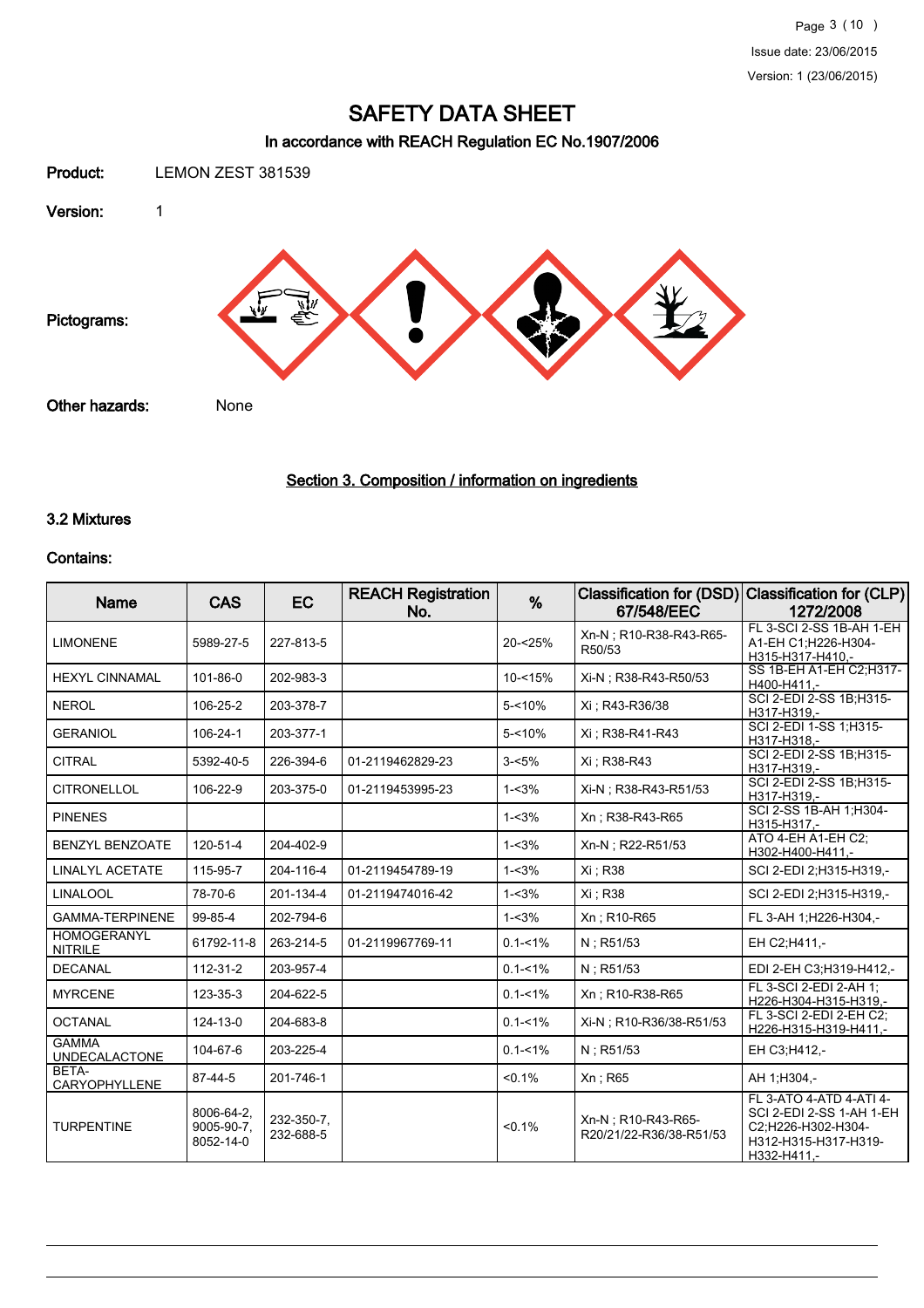### In accordance with REACH Regulation EC No.1907/2006

Product: LEMON ZEST 381539

Version: 1

Substances with Community workplace exposure limits, not listed above:

| <b>Name</b>                       | <b>CAS</b>                         | EC.                  | %           |
|-----------------------------------|------------------------------------|----------------------|-------------|
| BHT (BUTYLATED<br>HYDROXYTOLUENE) | 128-37-0                           | 204-881-4            | $< 0.001\%$ |
| DIETHYL PHTHALATE                 | 84-66-2                            | 201-550-6            | 27.76%      |
| <b>TURPENTINE</b>                 | 8006-64-2, 9005-90-7,<br>8052-14-0 | 232-350-7, 232-688-5 | 0.009%      |

### Substances that are persistent, bioaccumulative and toxic or very persistent and very bioaccumulative, greater than 0.1%:

Not Applicable

### Section 4. First-aid measures

#### 4.1 Description of first aid measures

IF SWALLOWED: Immediately call a POISON CENTER or doctor/physician.

IF ON SKIN: Wash with plenty of soap and water.

IF IN EYES: Rinse cautiously with water for several minutes. Remove contact lenses, if present and easy to do. Continue rinsing.

Immediately call a POISON CENTER or doctor/physician.

### 4.2 Most important symptoms and effects, both acute and delayed

May be fatal if swallowed and enters airways.

Causes skin irritation.

May cause an allergic skin reaction.

Causes serious eye damage.

### 4.3 Indication of any immediate medical attention and special treatment needed

None expected, see Section 4.1 for further information.

### SECTION 5: Firefighting measures

### 5.1 Extinguishing media

Suitable media: Carbon dioxide, Dry chemical, Foam.

### 5.2 Special hazards arising from the substance or mixture

In case of fire, may be liberated: Carbon monoxide, Unidentified organic compounds.

### 5.3 Advice for fire fighters:

In case of insufficient ventilation, wear suitable respiratory equipment.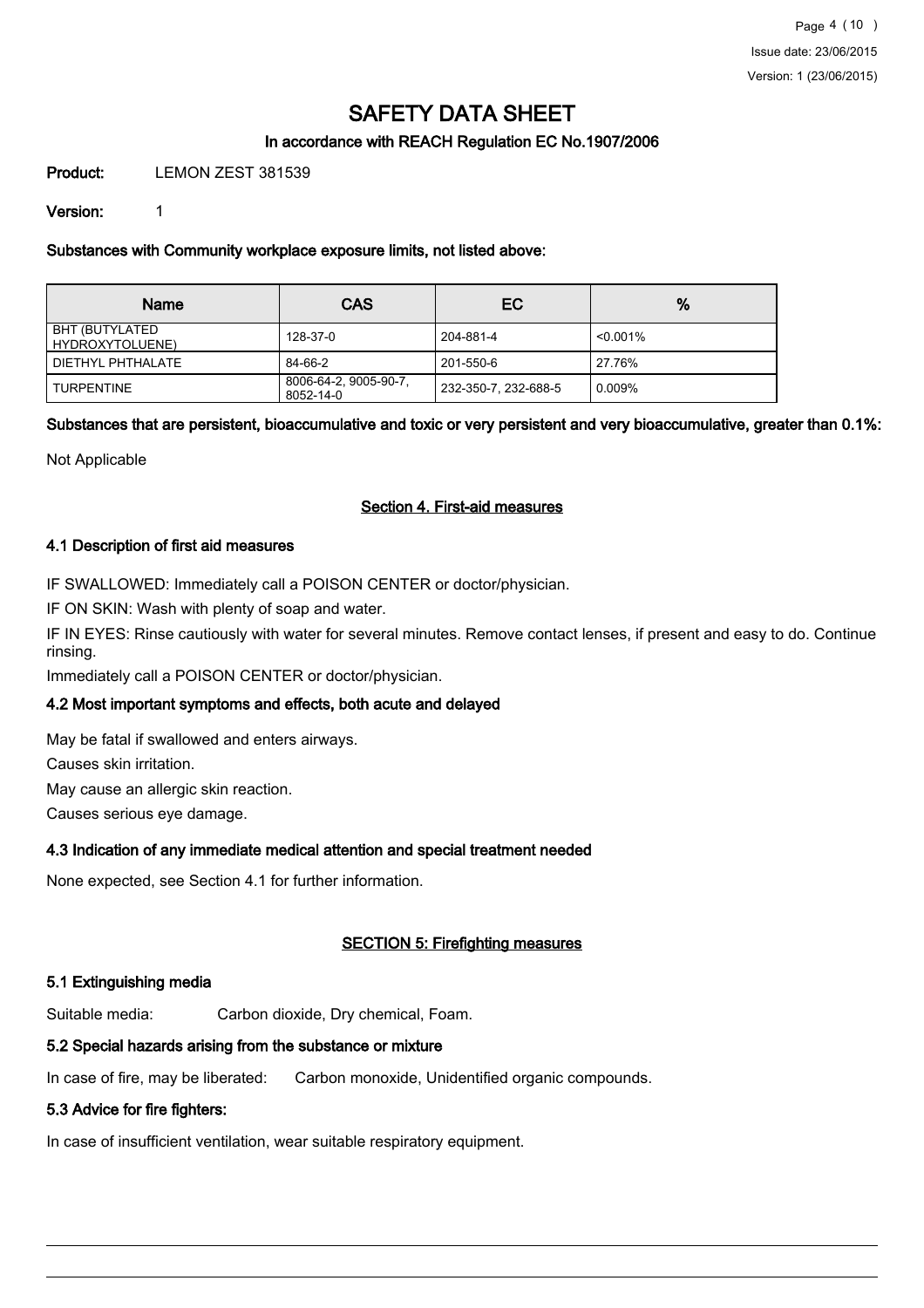### In accordance with REACH Regulation EC No.1907/2006

**Product:** LEMON ZEST 381539

Version: 1

#### Section 6. Accidental release measures

#### 6.1 Personal precautions, protective equipment and emergency procedures:

Avoid inhalation. Avoid contact with skin and eyes. See protective measures under Section 7 and 8.

#### 6.2 Environmental precautions:

Keep away from drains, surface and ground water, and soil.

#### 6.3 Methods and material for containment and cleaning up:

Remove ignition sources. Provide adequate ventilation. Avoid excessive inhalation of vapours. Contain spillage immediately by use of sand or inert powder. Dispose of according to local regulations.

## 6.4 Reference to other sections:

Also refer to sections 8 and 13.

### Section 7. Handling and storage

#### 7.1 Precautions for safe handling:

Keep away from heat, sparks, open flames and hot surfaces. - No smoking. Use personal protective equipment as required. Use in accordance with good manufacturing and industrial hygiene practices. Use in areas with adequate ventilation Do not eat, drink or smoke when using this product.

### 7.2 Conditions for safe storage, including any incompatibilities:

Store in a well-ventilated place. Keep container tightly closed. Keep cool. Ground/bond container and receiving equipment. Use explosion-proof electrical, ventilating and lighting equipment. Use only non-sparking tools. Take precautionary measures against static discharge.

### 7.3 Specific end use(s):

Use in accordance with good manufacturing and industrial hygiene practices.

### Section 8. Exposure controls/personal protection

#### 8.1 Control parameters

#### Workplace exposure limits:

| Ingredient                        | <b>CAS</b>    | EC       | <b>Description</b>                                         | ppm | mg/m <sup>3</sup> | Reference           |
|-----------------------------------|---------------|----------|------------------------------------------------------------|-----|-------------------|---------------------|
| BHT (BUTYLATED<br>HYDROXYTOLUENE) | 128-37-0<br>4 | 204-881- | Long-term exposure limit (8-hour<br>TWA reference period)  |     | 10                | UK EH40 Oct<br>2007 |
|                                   |               |          | Short-term exposure limit (15-<br>minute reference period) |     |                   | UK EH40 Oct<br>2007 |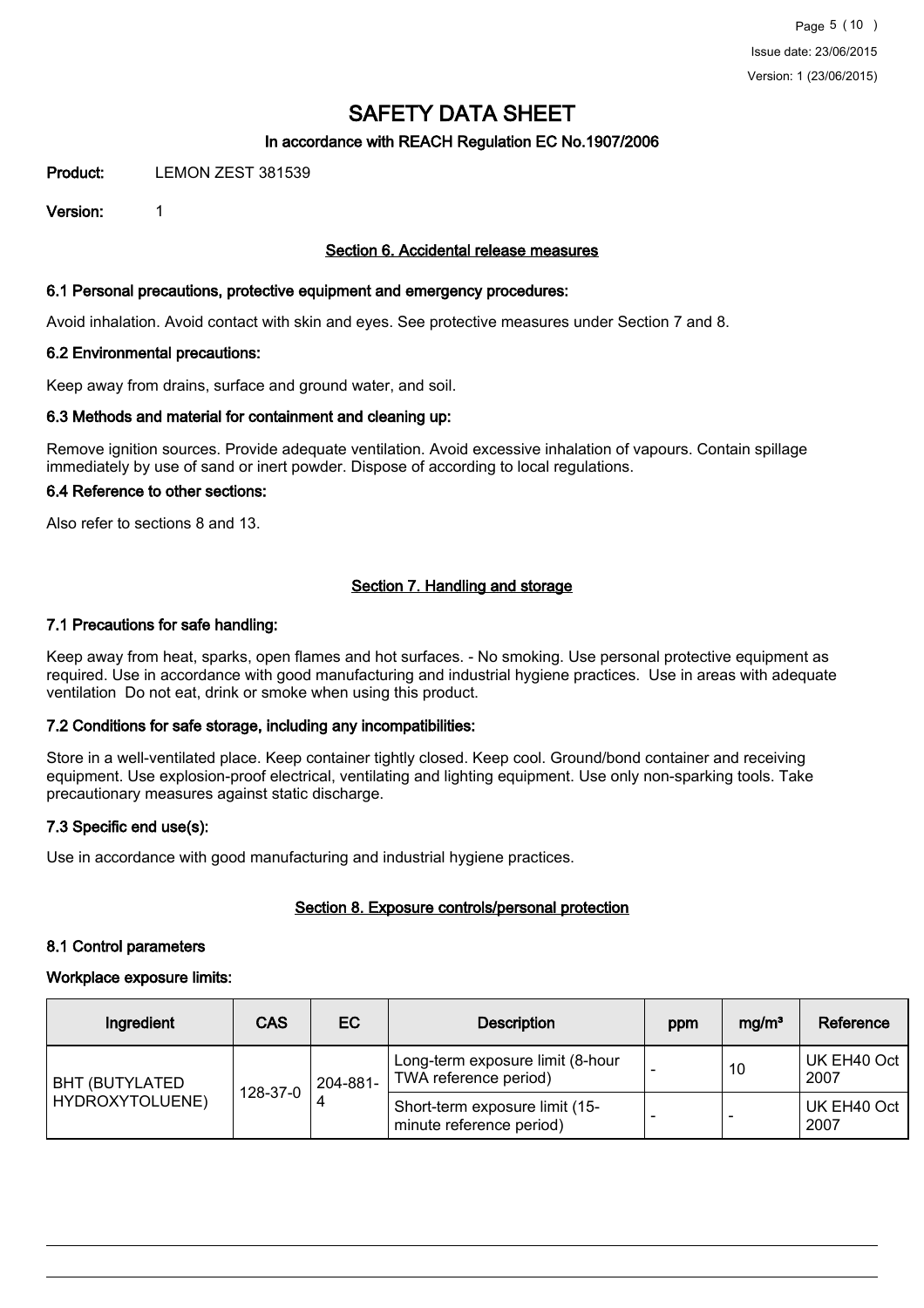### In accordance with REACH Regulation EC No.1907/2006

Product: LEMON ZEST 381539

#### Version: 1

| <b>DIETHYL PHTHALATE</b> | 84-66-2                                    | 201-550-<br>6 | Long-term exposure limit (8-hour<br>TWA reference period)  |     | 5   | UK EH40 Oct<br>2007 |
|--------------------------|--------------------------------------------|---------------|------------------------------------------------------------|-----|-----|---------------------|
|                          |                                            |               | Short-term exposure limit (15-<br>minute reference period) |     | 10  | UK EH40 Oct<br>2007 |
| <b>TURPENTINE</b>        | 8006-64-<br>2, 9005-                       | 232-350-      | Long-term exposure limit (8-hour<br>TWA reference period)  | 100 | 566 | UK EH40 Oct<br>2007 |
|                          | 7, 232-<br>$90 - 7$ .<br>8052-14-<br>688-5 |               | Short-term exposure limit (15-<br>minute reference period) | 150 | 850 | UK EH40 Oct<br>2007 |

### 8.2 Exposure Controls

### Eye / Skin Protection

Wear protective gloves/eye protection/face protection

#### Respiratory Protection

Ensure adequate and ongoing ventilation is maintained in order to prevent build up of excessive vapour and to ensure occupational exposure limits are adhered to. If appropriate, and depending on your patterns and volumes of use, the following engineering controls may be required as additional protective measures: a) Isolate mixing rooms and other areas where this material is used or openly handled. Maintain these areas under negative air pressure relative to the rest of the plant. b) Employ the use of Personal protective equipment - an approved, properly fitted respirator with organic vapour cartridges or canisters and particulate filters. c) Use local exhaust ventilation around open tanks and other open sources of potential exposures in order to avoid excessive inhalation, including places where this material is openly weighed or measured. In addition, use general dilution ventilation of the work area to eliminate or reduce possible worker exposures. d) Use closed systems for transferring and processing this material.

Also refer to Sections 2 and 7.

### Section 9. Physical and chemical properties

#### 9.1 Information on basic physical and chemical properties

| Appearance:                    | Clear pale yellow to yellow liquid |
|--------------------------------|------------------------------------|
| Odour:                         | Not determined                     |
| pH:                            | Not determined                     |
| Initial boiling point / range: | Not determined                     |
| Flash point:                   | 66 °C                              |
| Vapour pressure:               | Not determined                     |
| <b>Relative density:</b>       | $0.9440 - 0.9480$                  |
| Solubility(ies):               | Not determined                     |
| 9.2 Other information:         | None available                     |

### Section 10. Stability and reactivity

### 10.1 Reactivity:

Presents no significant reactivity hazard, by itself or in contact with water.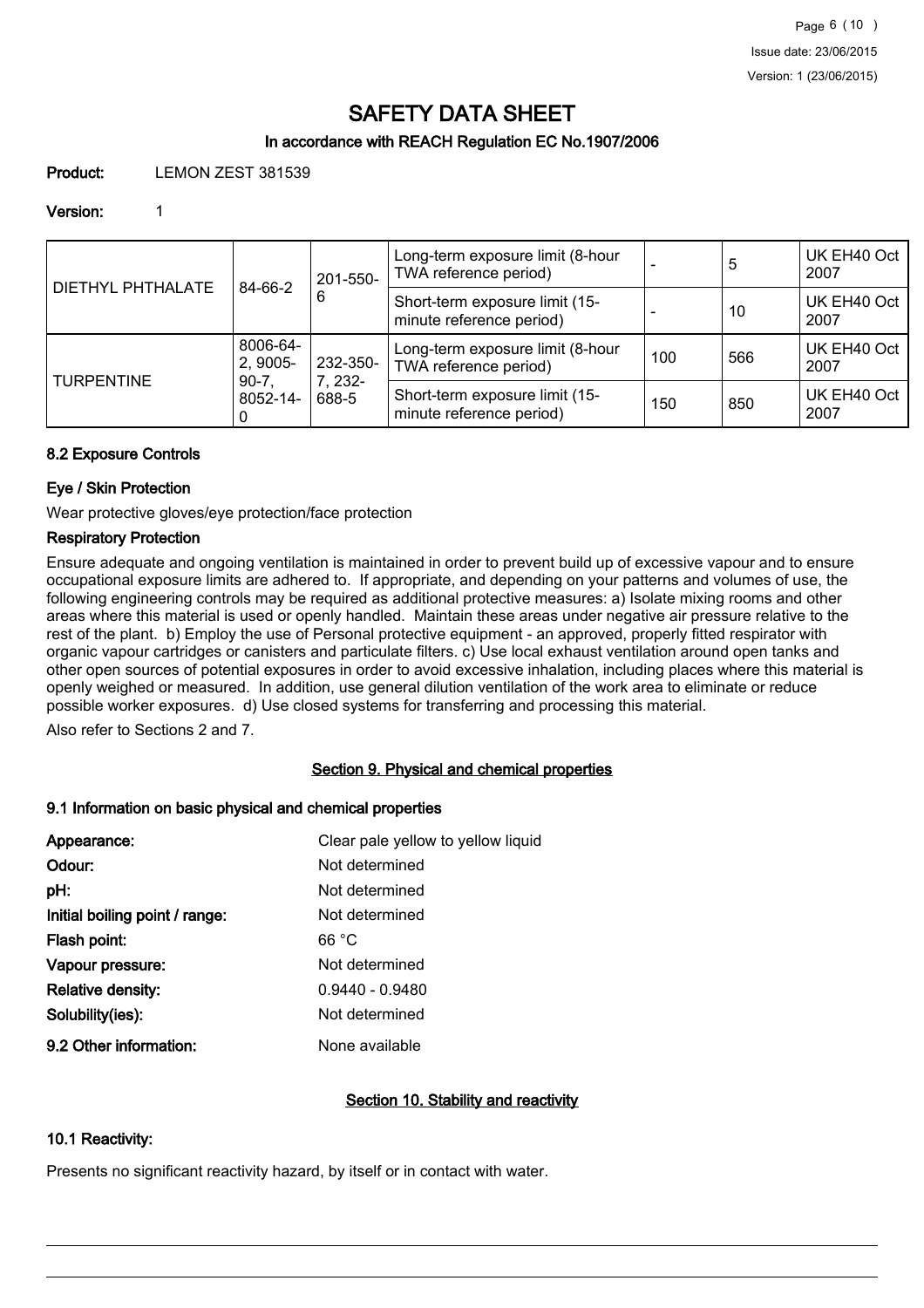Page 7 (10 ) Issue date: 23/06/2015 Version: 1 (23/06/2015)

# SAFETY DATA SHEET

### In accordance with REACH Regulation EC No.1907/2006

Product: LEMON ZEST 381539

Version: 1

10.2 Chemical stability:

Good stability under normal storage conditions.

## 10.3 Possibility of hazardous reactions:

Not expected under normal conditions of use.

### 10.4 Conditions to avoid:

Avoid extreme heat.

### 10.5 Incompatible materials:

Avoid contact with strong acids, alkalis or oxidising agents.

### 10.6 Hazardous decomposition products:

Not expected.

## Section 11. Toxicological information

### 11.1 Information on toxicological effects

This mixture has not been tested as a whole for health effects. The health effects have been calculated using the methods outlined in Regulation (EC) No 1272/2008 (CLP).

May be fatal if swallowed and enters airways.

Causes skin irritation.

May cause an allergic skin reaction.

Causes serious eye damage.

Assumed Toxicity Value (LD50 or ATE) for Acute Oral Toxicity: <br> Assumed Toxicity Value (LD50 or ATE) for Acute Dermal Toxicity: > 5000 Assumed Toxicity Value (LC50 or ATE) for Acute Inhalation Toxicity: Not Available **Inhalation Route:** Not Available in the United States of Available in the United States of Available in the United States of Available in the United States of Available in the United States of Available in the United Stat

### Information about hazardous ingredients in the mixture

| Ingredient             | <b>CAS</b>     | LD50/ATE Oral<br>EC |      | <b>LD50/ATE</b><br>Dermal | LC50/ATE<br>Inhalation | LC50 Route    |
|------------------------|----------------|---------------------|------|---------------------------|------------------------|---------------|
| <b>BENZYL BENZOATE</b> | $120 - 51 - 4$ | 204-402-9           | 1500 | 4000                      | 'Not available         | Not available |

Refer to Sections 2 and 3 for additional information.

## Section 12. Ecological information

### 12.1 Toxicity:

Very toxic to aquatic life.

Toxic to aquatic life with long lasting effects.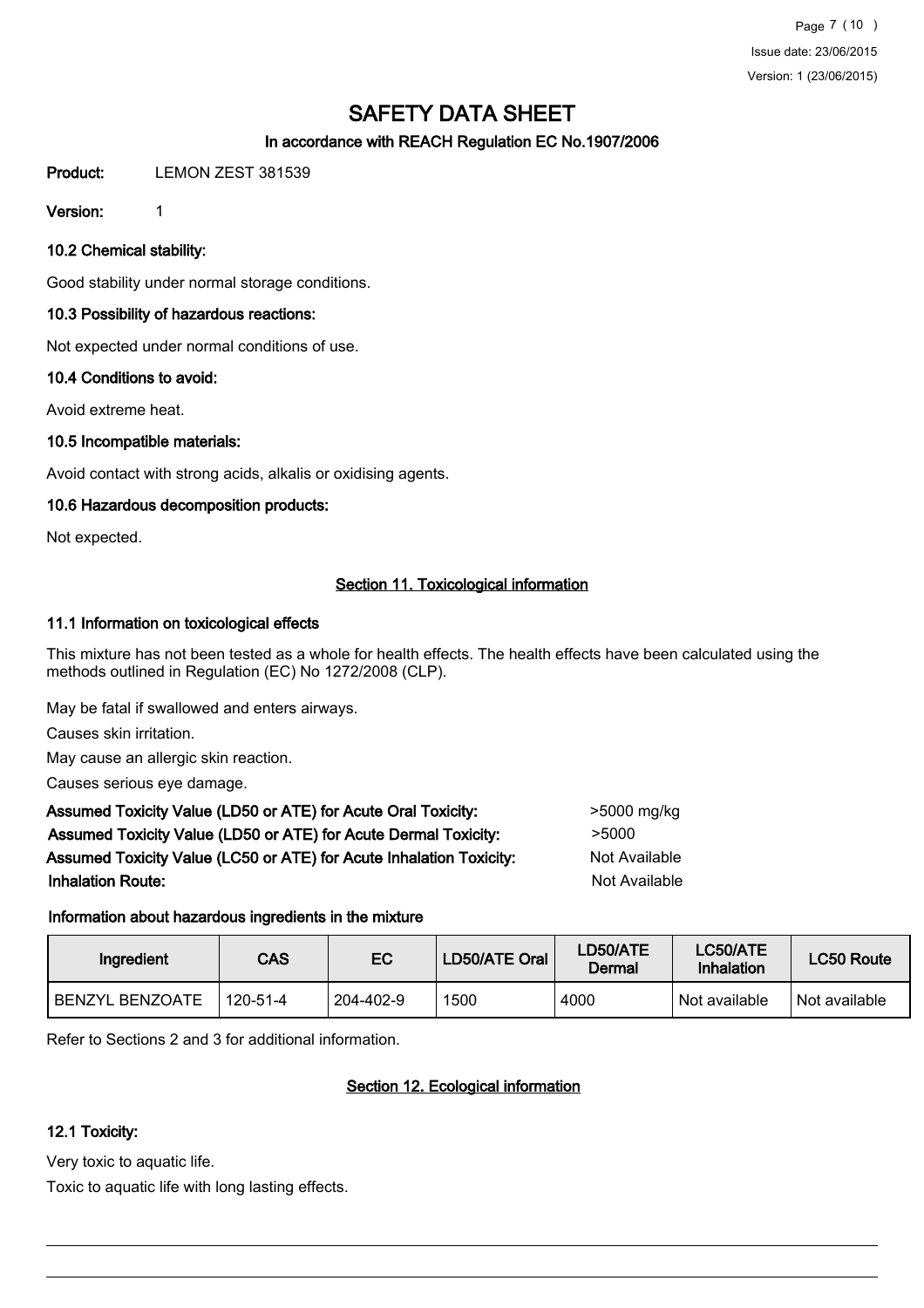#### In accordance with REACH Regulation EC No.1907/2006

Product: LEMON ZEST 381539

Version: 1

12.2 Persistence and degradability: Not available

12.3 Bioaccumulative potential: Not available

12.4 Mobility in soil: Not available

#### 12.5 Results of PBT and vPvB assessment:

This substance does not meet the PBT/vPvB criteria of REACH, annex XIII.

12.6 Other adverse effects: Not available

#### Section 13. Disposal considerations

#### 13.1 Waste treatment methods:

Dispose of in accordance with local regulations. Avoid disposing into drainage systems and into the environment. Empty containers should be taken to an approved waste handling site for recycling or disposal.

#### Section 14. Transport information

| 14.1 UN number:                    | UN3082                                                                            |
|------------------------------------|-----------------------------------------------------------------------------------|
| 14.2 UN Proper Shipping Name:      | ENVIRONMENTALLY HAZARDOUS SUBSTANCE, LIQUID, N.O.S.<br>(LIMONENE, HEXYL CINNAMAL) |
| 14.3 Transport hazard class(es):   | 9                                                                                 |
| Sub Risk:                          |                                                                                   |
| 14.4. Packing Group:               | Ш                                                                                 |
| 14.5 Environmental hazards:        | This is an environmentally hazardous substance.                                   |
| 14.6 Special precautions for user: | None additional                                                                   |
|                                    | 14.7 Transport in bulk according to Annex II of MARPOL73/78 and the IBC Code:     |

Not applicable

### Section 15. Regulatory information

### 15.1 Safety, health and environmental regulations/legislation specific for the substance or mixture

None additional

#### 15.2 Chemical Safety Assessment

A Chemical Safety Assessment has not been carried out for this product.

#### Section 16. Other information

| Concentration % Limits:  | EH A1=75.91% EH C2=11.48% EH C3=1.15% EH C4=75.91% SCI 2=23.<br>03% EDI 1=57.31% EDI 2=14.71% EDI 2A=14.71% SS 1=4.87% AH 1=40.<br>91% |
|--------------------------|----------------------------------------------------------------------------------------------------------------------------------------|
| Total Fractional Values: | EH A1=1.32 EH C2=8.71 EH C3=87.10 EH C4=1.32 SCI 2=4.34 EDI 1=1.<br>75 EDI 2=6.80 EDI 2A=6.80 SS 1=20.54 AH 1=2.44                     |
|                          |                                                                                                                                        |

Key to revisions: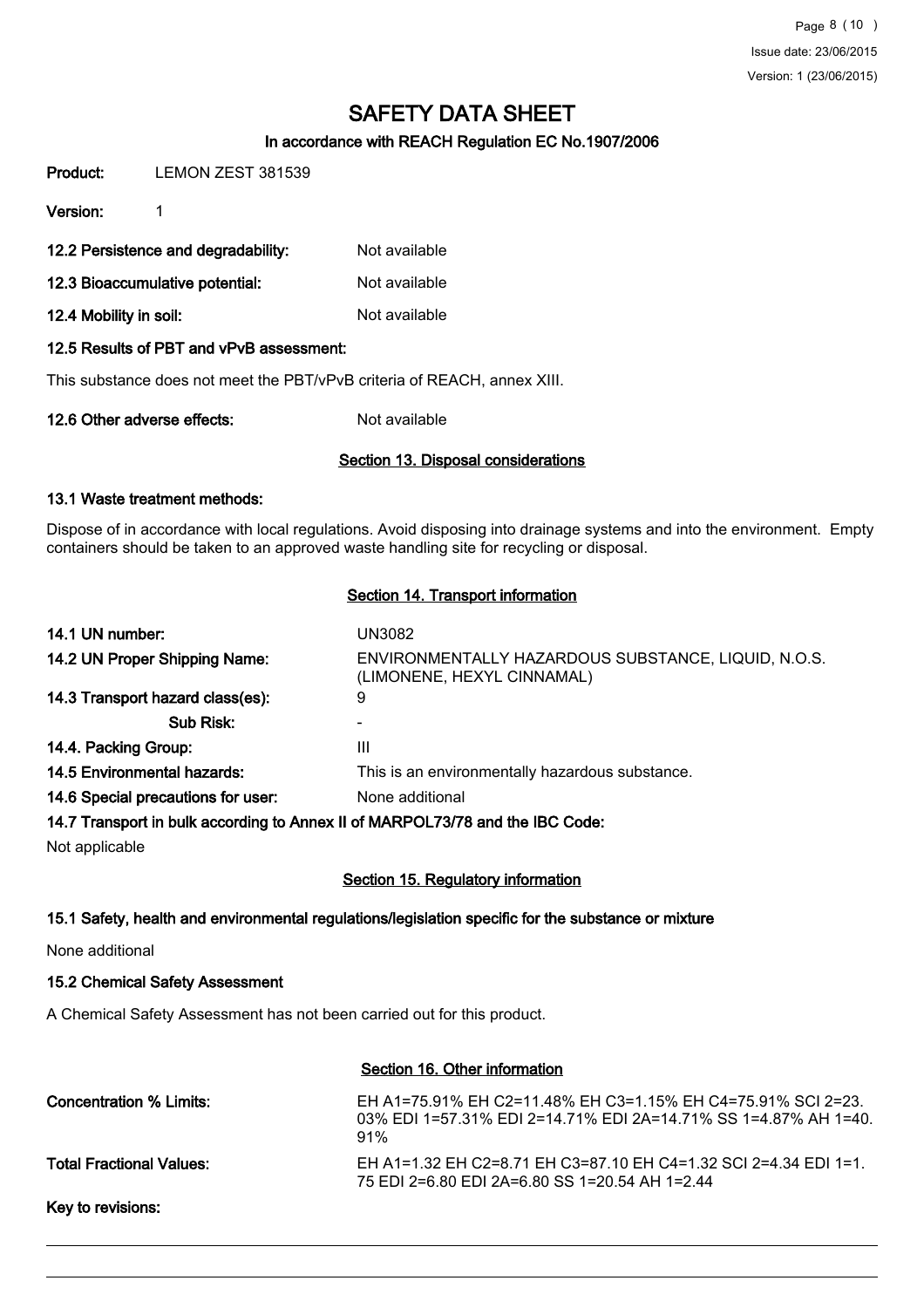## In accordance with REACH Regulation EC No.1907/2006

Product: LEMON ZEST 381539

Version: 1

Not applicable

## Key to abbreviations:

| Abbreviation     | Meaning                                                                  |
|------------------|--------------------------------------------------------------------------|
| AH <sub>1</sub>  | Aspiration Hazard Category 1                                             |
| ATD <sub>4</sub> | Acute Toxicity - Dermal Category 4                                       |
| ATI 4            | Acute Toxicity - Inhalation Category 4                                   |
| ATO <sub>4</sub> | Acute Toxicity - Oral Category 4                                         |
| EDI <sub>1</sub> | Eye Damage / Irritation Category 1                                       |
| EDI <sub>2</sub> | Eye Damage / Irritation Category 2                                       |
| EH A1            | Hazardous to the Aquatic Environment - Acute Hazard Category 1           |
| EH <sub>C1</sub> | Hazardous to the Aquatic Environment - Long-term Hazard Category 1       |
| EH <sub>C2</sub> | Hazardous to the Aquatic Environment - Long-term Hazard Category 2       |
| EH <sub>C3</sub> | Hazardous to the Aquatic Environment - Long-term Hazard Category 3       |
| FL <sub>3</sub>  | Flammable Liquid, Hazard Category 3                                      |
| H226             | Flammable liquid and vapour.                                             |
| H302             | Harmful if swallowed.                                                    |
| H304             | May be fatal if swallowed and enters airways.                            |
| H312             | Harmful in contact with skin.                                            |
| H315             | Causes skin irritation.                                                  |
| H317             | May cause an allergic skin reaction.                                     |
| H318             | Causes serious eye damage.                                               |
| H319             | Causes serious eye irritation.                                           |
| H332             | Harmful if inhaled.                                                      |
| H400             | Very toxic to aquatic life.                                              |
| H410             | Very toxic to aquatic life with long lasting effects.                    |
| H411             | Toxic to aquatic life with long lasting effects.                         |
| H412             | Harmful to aquatic life with long lasting effects.                       |
| P210             | Keep away from heat, sparks, open flames and hot surfaces. - No smoking. |
| P233             | Keep container tightly closed.                                           |
| P240             | Ground/bond container and receiving equipment.                           |
| P241             | Use explosion-proof electrical, ventilating and lighting equipment.      |
| P242             | Use only non-sparking tools.                                             |
| P243             | Take precautionary measures against static discharge.                    |
| P261             | Avoid breathing vapour or dust.                                          |
| P264             | Wash hands and other contacted skin thoroughly after handling.           |
| P270             | Do not eat, drink or smoke when using this product.                      |
| P271             | Use only outdoors or in a well-ventilated area.                          |
| P272             | Contaminated work clothing should not be allowed out of the workplace.   |
| P273             | Avoid release to the environment.                                        |
| P280             | Wear protective gloves/eye protection/face protection.                   |
| P301/310         | IF SWALLOWED: Immediately call a POISON CENTER or doctor/physician.      |